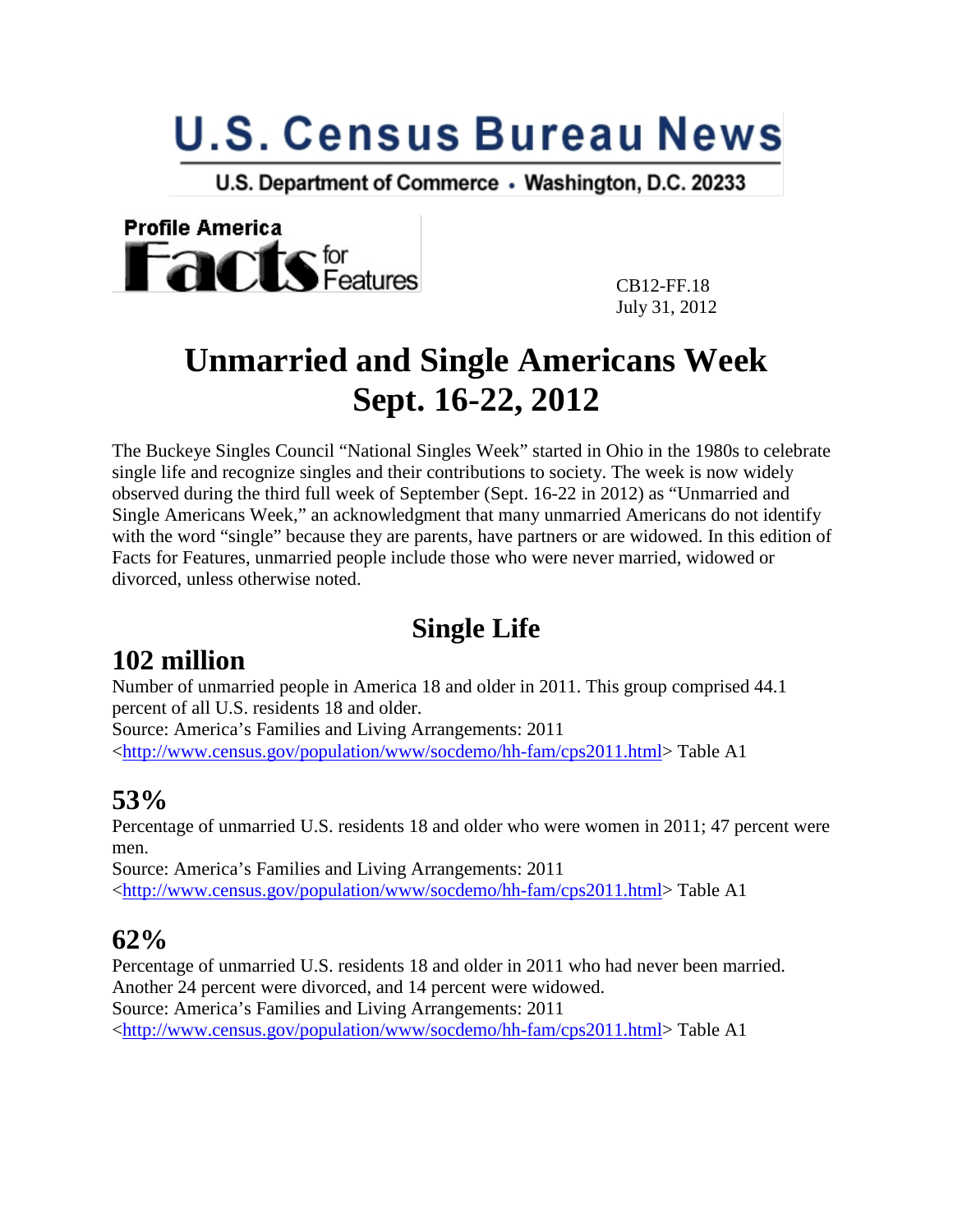# **17 million**

Number of unmarried U.S. residents 65 and older in 2011. These seniors comprised 16 percent of all unmarried people 18 and older.

Source: America's Families and Living Arrangements: 2011

[<http://www.census.gov/population/www/socdemo/hh-fam/cps2011.html>](http://www.census.gov/population/www/socdemo/hh-fam/cps2011.html) Table A1

# **89**

Number of unmarried men 18 and older for every 100 unmarried women in the United States in 2011.

Source: America's Families and Living Arrangements: 2011 [<http://www.census.gov/population/www/socdemo/hh-fam/cps2011.html>](http://www.census.gov/population/www/socdemo/hh-fam/cps2011.html) Table A1

# **55 million**

Number of households maintained by unmarried men and women in 2011. These households comprised 46 percent of households nationwide. Source: America's Families and Living Arrangements: 2011 [<http://www.census.gov/population/www/socdemo/hh-fam/cps2011.html>](http://www.census.gov/population/www/socdemo/hh-fam/cps2011.html) Table A2

# **33 million**

Number of people who lived alone in 2011. They comprised 28 percent of all households, up from 17 percent in 1970.

Source: America's Families and Living Arrangements: 2011 [<http://www.census.gov/population/www/socdemo/hh-fam/cps2011.html>](http://www.census.gov/population/www/socdemo/hh-fam/cps2011.html) Table H1 and HH-4

# **Parenting**

# **36%**

Percentage of women age 15 to 50 with a birth in the last 12 months, as of 2010, who were widowed, divorced or never married.

Source: 2010 American Community Survey [<http://factfinder.census.gov/>](http://factfinder.census.gov/) Table DP02

# **13.6 million**

Number of unmarried parents living with their children in 2011. Of these, 10.0 million were unmarried mothers and 1.7 million were unmarried fathers, and 1.9 million were unmarried couples with at least one shared child.

Source: America's Families and Living Arrangements: 2011

[<http://www.census.gov/population/www/socdemo/hh-fam/cps2011.html>](http://www.census.gov/population/www/socdemo/hh-fam/cps2011.html) Tables FG5-1 and FG5-2

# **40%**

Percentage of opposite-sex, unmarried-partner households in 2011 that included at least one biological child of either partner.

Source: Source: America's Families and Living Arrangements: 2011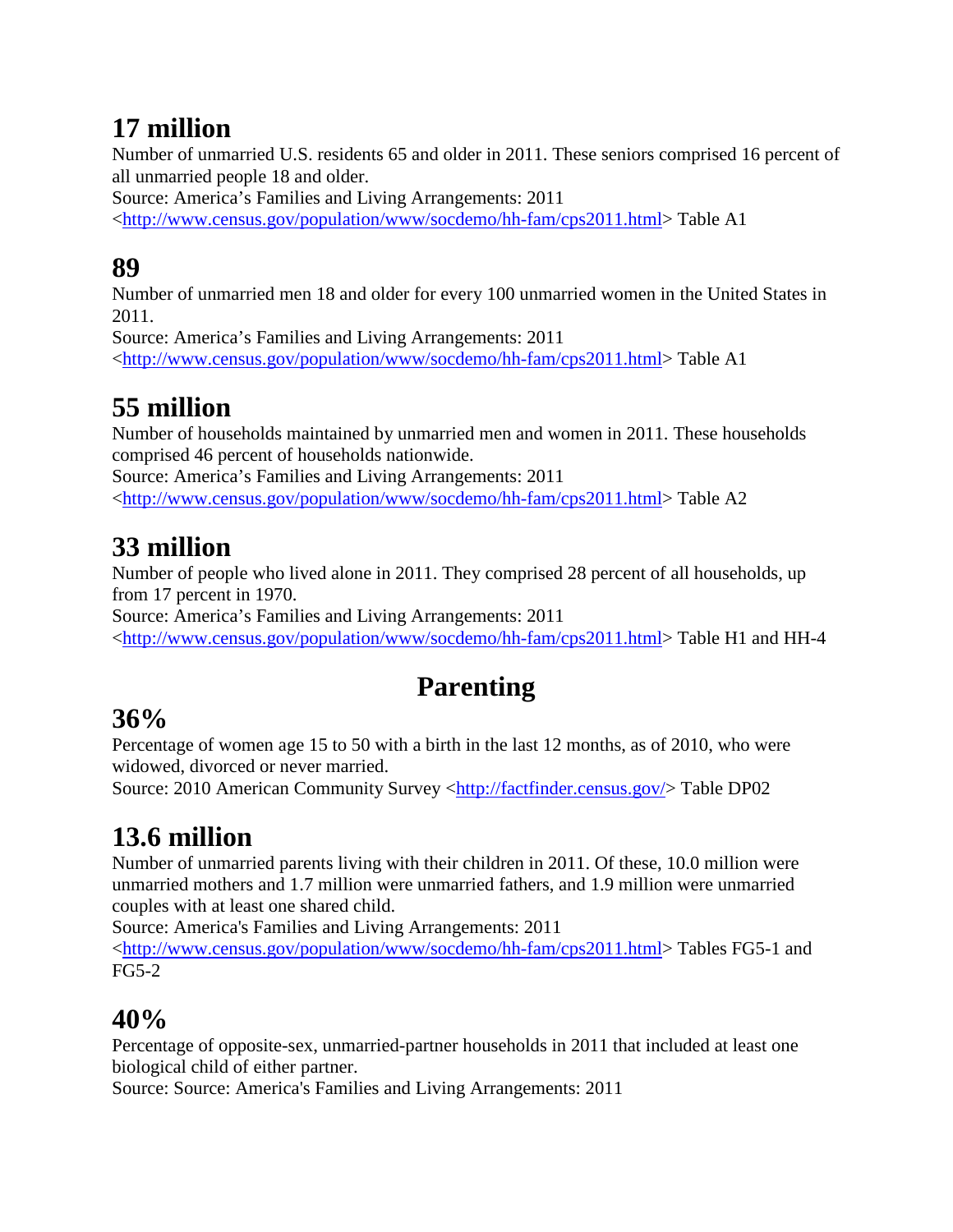[<http://www.census.gov/population/www/socdemo/hh-fam/cps2011.html>](http://www.census.gov/population/www/socdemo/hh-fam/cps2011.html) Table UC3

# **820,000**

Number of unmarried grandparents who were caregivers for their grandchildren in 2010. They comprised about three in 10 grandparents who were responsible for their grandchildren. Source: 2006-2010 American Community Survey [<http://factfinder.census.gov/>](http://factfinder.census.gov/) Table B10057

# **Unmarried Couples**

### **6.8 million**

Number of unmarried-partner households in 2010. Of this number, 593,000 were same-sex households.

Source: 2010 American Community Survey [<http://factfinder.census.gov/>](http://factfinder.census.gov/) Table B11009

### **Voters**

#### **35%**

Percentage of voters in the 2010 November election who were unmarried. Source: Voting and Registration in the Election of 2010 [<http://www.census.gov/hhes/www/socdemo/voting/publications/p20/2010/tables.html>](http://www.census.gov/hhes/www/socdemo/voting/publications/p20/2010/tables.html) Table 9

#### **38%**

Percentage of voters in the 2008 presidential election who were unmarried. Source: Voting and Registration in the Election of 2008 [<http://www.census.gov/hhes/www/socdemo/voting/publications/p20/2008/tables.html>](http://www.census.gov/hhes/www/socdemo/voting/publications/p20/2008/tables.html) Table 11

# **Education**

### **33%**

Percentage of unmarried people 25 and older in 2011 who had a high school diploma or equivalent as their highest level of attainment. Source: Educational Attainment in the United States: 2011

[<http://www.census.gov/population/www/socdemo/education/cps2011.html>](http://www.census.gov/population/www/socdemo/education/cps2011.html) Table 2

### **25%**

Percentage of unmarried people 25 and older in 2011 with a bachelor's degree or more education. Source: Educational Attainment in the United States: 2011 [<http://www.census.gov/population/www/socdemo/education/cps2011.html>](http://www.census.gov/population/www/socdemo/education/cps2011.html) Table 2